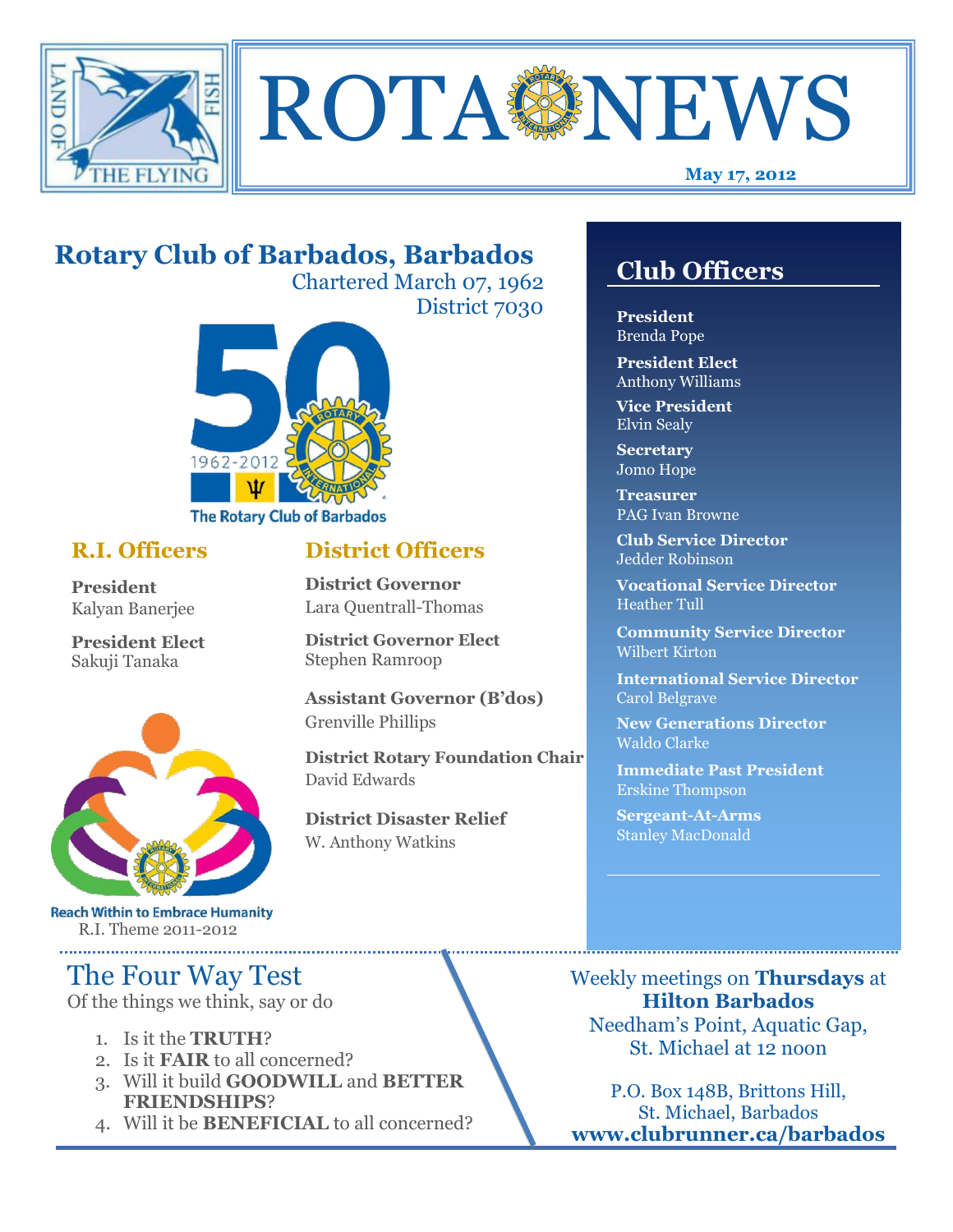*Rotarians Leave Bangkok Encouraged to Fight Poverty and Finish the Job of Eradicating Polio*



Rotarians and friends left the 2012 RI Convention in Bangkok, Thailand, energized to keep up the fight against polio and to use their ingenuity to help reduce global poverty.

The four-day event, which drew to a close Wednesday, attracted more than 35,000 attendees from 181 countries and geographical areas and included a celebration of two major milestones in the global polio eradication effort.

*RI President Kalyan Banerjee and RI President-elect Sakuji Tanaka during the closing plenary session.*

Attendees were also treated to a preview of the next RI Convention, which will take place 23-26 June 2013, in Lisbon, Portugal.

In his closing remarks, **RI President Kalyan Banerjee** reminded Rotarians that "what's important in Rotary isn't what we say. It's what we do, and who we are."

"There dwells within you the power and spirit that can evoke the energy you may not realize," Banerjee said.

"You have to be hungry enough to reach within and release the energy to help you embrace humanity. I believe this is the state we call happiness. I have just given you the prescription for it. Rotary can help you achieve happiness in life that you seek."

#### **Peace through service**

**Incoming RI President Sakuji Tanaka** outlined his plans for his term, which begins 1 July. Tanaka will ask Rotarians to achieve Peace through Service.

"Through service we learn that the problems that may seem large to us are really very small," said Tanaka. "We learn empathy for others. We come closer to people who seem very different from us. And we begin to understand how much we are all the same."

"Through our Rotary service, we know that cooperation is more productive than conflict," he said. "We know that every one of us has something to give, and everyone has something to teach.

During the fourth plenary session, General Secretary John Hewko outlined five priorities for the Secretariat to get Rotary on the best footing possible to embark on its second century. These included eradicating polio, implementing the Strategic Plan and Future Vision, finding an effective way to track and demonstrate the value of the service provided by Rotarians, increasing membership, and bringing Rotary into the ranks of major players in the world of global humanitarian assistance and development.

*Taken from RI News - By Ryan Hyland 9 May 2012* 

# SAVE THE DATE!!

## **Rotary Club of Barbados**

## **President's Installation**

June 30th, 2012

## **Hilton Barbados**



### *On the Lighter Side*

**The Taxi Driver**



*A taxi passenger tapped the driver on the shoulder to ask him something.* 

*The driver screamed, lost control of the car, nearly hit a bus, went up on the footpath, and stopped inches from a shop window.* 

*For a second everything went quiet in the cab, then the driver said "Lookman, don't ever do that again. You scared the daylights out of me!"* 

*The passenger apologized and said he didn't realize that a little tap could scare him so much.* 

*The driver replied "Sorry, it's not really your fault. Today is my first day as a cab driver - I've been driving hearses for the last 25 years".*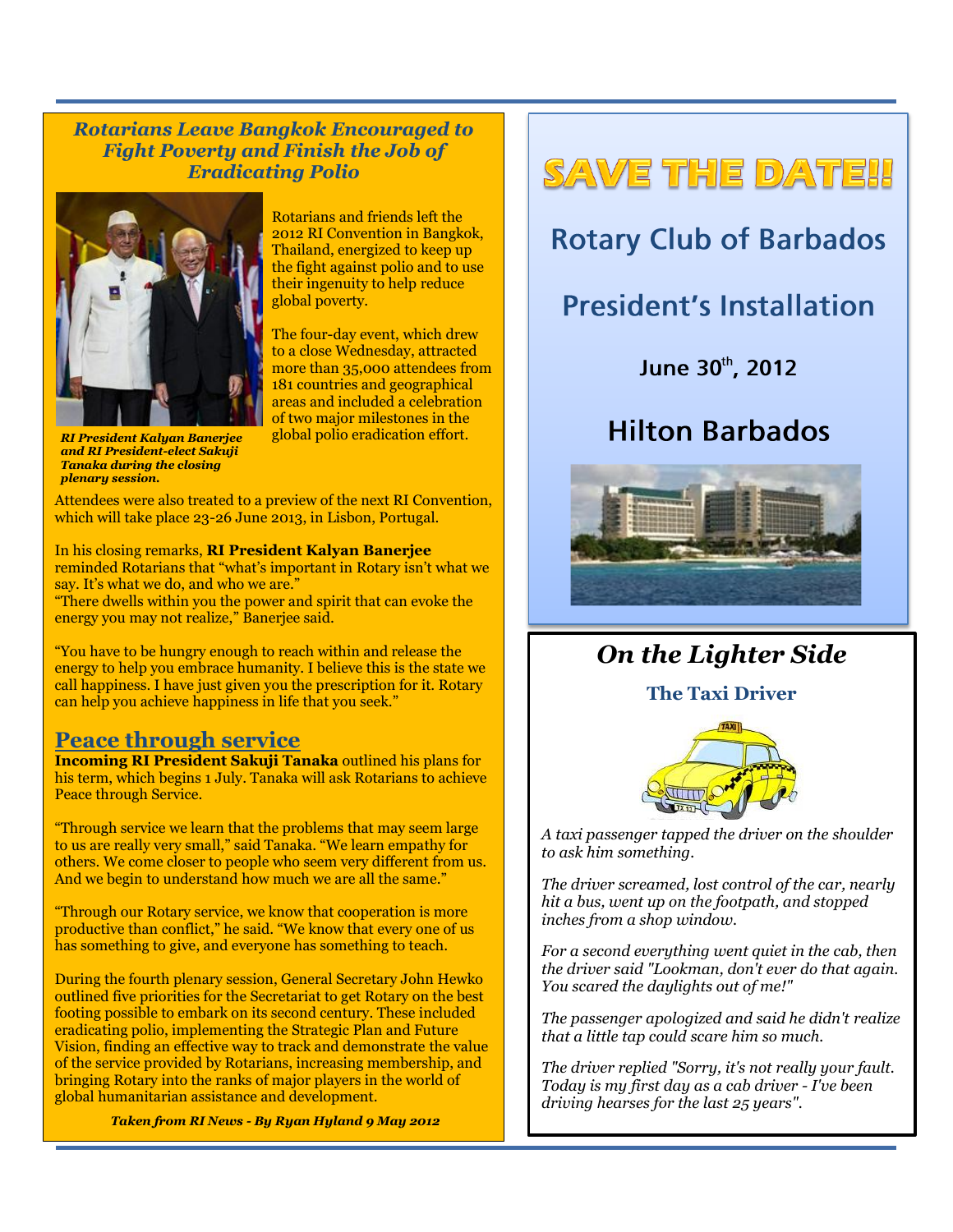

#### **CARIBBEAN PARTNERSHIP CELEBRATION 2012**

Join us July 27-28, 2012 in Trinidad, at the Hyatt Regency Hotel, Port of Spain, for our 2012 Celebration.

Make your reservations now on the web at: cpc2012.com

### **10 Reasons To Attend CPC In Trinidad!**

cpc2012.com

Trinidad is the home of the steel pan, the only nonelectronic musical instrument invented in the 20th century.

CPC brings together Rotarians from across the Caribbean and USA, promoting partnership and friendship in real Rotary spirit.

Visit the Angostura factory to learn how they make the world famous Angostura Bitters.

Celebrate Rotary whilst dancing to vibrant Trinidad music like soca, calypso and chutney.

Enjoy the wonderful cuisine of Trinidad, the most varied and exciting in the Caribbean.

Learn how your Rotary club can make a real difference to the lives of Caribbean people, in water, health, literacy and other projects.

Ponder on the co-existence of a successful, highly industrialised petroleum-based economy and the relaxed island lifestyle of a warm and hospitable people.

Meeting Club and District leaders interested in Partnership with your club for International Service.

Trinidad is home to a diverse population with people of Indian, African, Syrian-Lebanese, Chinese and other ethnicities who live, work and worship together in harmony.

The new Hyatt Regency hotel where the conference is located, provides modern and comfortable rooms and meeting facilities, all overlooking the International Waterfront Complex.